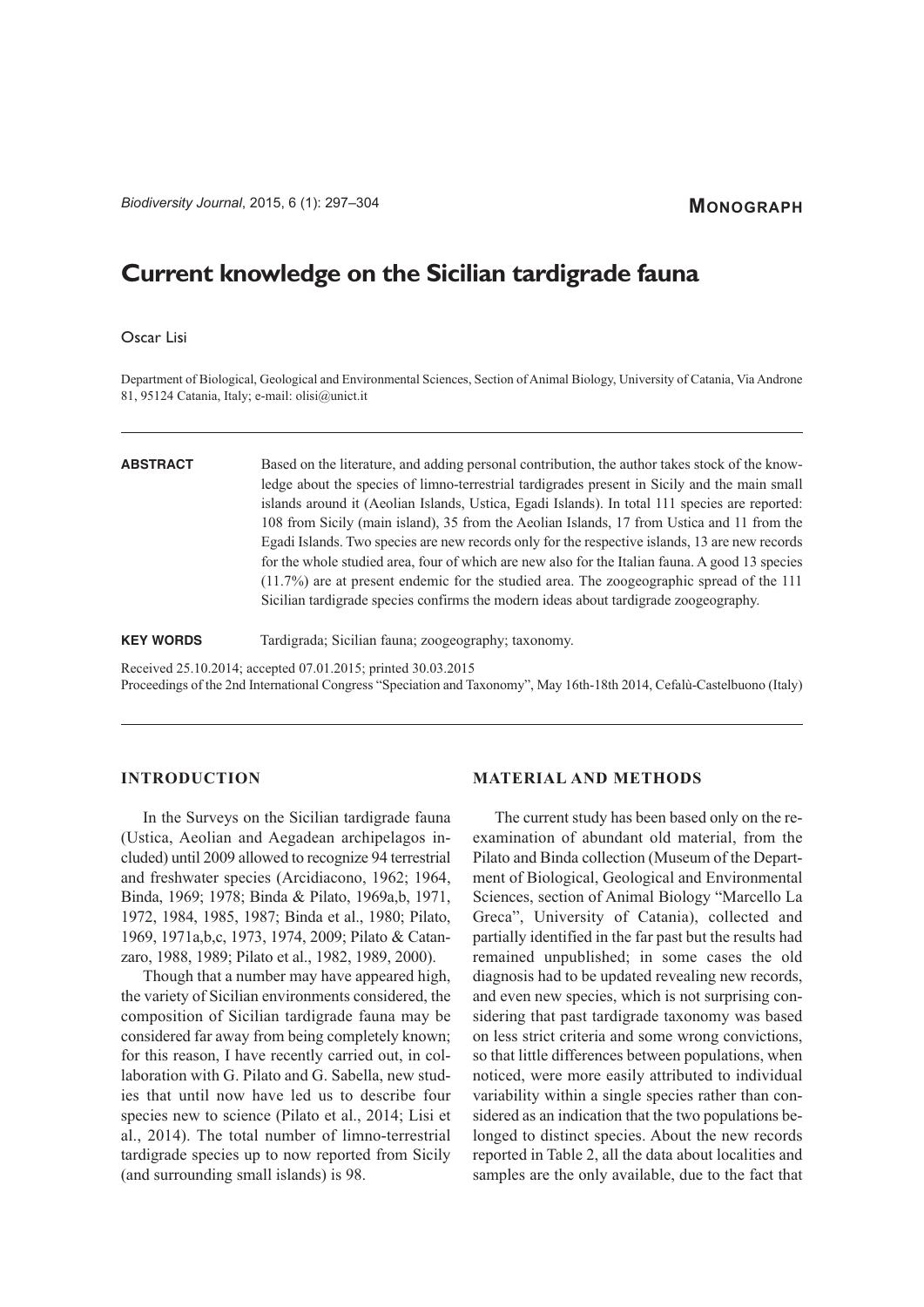at the time of collection it was not in use to take note of more detailed information.

All the studied specimens were mounted in polyvinyl lactophenol. Specific diagnosis was based on the original descriptions and eventual redescriptions (Plate, 1889; Cuénot, 1929; Marcus, 1936; Binda, 1971; Pilato & Sperlinga, 1975; Dastych, 1984; Binda & Rebecchi, 1992; Bertolani & Rebecchi, 1993; Pilato & Binda. 1997/1998; Pilato et al., 2003; Tumanov, 2006; Pilato et al., 2011) and on the monograph by Ramazzotti e Maucci (1983); by comparison, specimens of the Pilato and Binda collection of the following species were examined: *Hypsibius scabropygus* Cuénot, 1929, *Diphascon pingue* (Marcus, 1936), *D. higginsi* Binda, 1971 and *D. chilenense* Plate, 1889. All observations and measurements were made under x100 oil immersion using a Leica Phase Contrast Microscope equipped with a micrometer.

# **RESULTS**

The progression of those studies has led to recognise other 13 species that represent new records for the studied area, and four of them are new records for the Italian fauna as well. The total number of limno-terrestrial tardigrade species for that area then raises to 111.

The updated checklist of limno-terrestrial tardigrade species present in Sicily (and surrounding small islands) is reported in Table 1, where the island in which each species was found is reported; I found it interesting to take into consideration also the presence of each species in northAfrica, for having an idea of the faunal affinity with that region.

In total 111 species are reported (98 already known, plus 13 new findings): 108 from Sicily (main island), 35 from the Aeolian Islands, 17 from Ustica and 11 from the Egadi Islands. Two species are new records only for the respective islands, 13 are new records for the whole studied area, four of which are new also for the Italian fauna (Table 2).

Aspecial mention has to be made about the tardigrade fauna of NorthAfrica, with which a remarkable affinity has come out: itshares with Sicily 40 species, representing a good 36.0% of the Sicilian species.

Thirteen species (11.7%) today result to be endemic for the studied area. Nine "terrestrial" more or less recently described, and 4 already reported

freshwater species: *Carphania fluviatilis* Binda, 1979 (the only freshwater species of the class Heterotardigrada), *Isohypsibius tubereticulatus* Pilato et Catanzaro, 1990, *I. verae* Pilato et Catanzaro, 1990, and *Macroversum mirum* Pilato et Catanzaro, 1989.

As regards possible biogeographic evaluations, the geographic distribution of the 111 Sicilian tardigrade species seems to confirm the modern ideas about tardigrade biogeography. It was very hard in the past to make biogeographic evaluations about the species of this group, due to wrong convictions about species individual variability and poorly strict criteria for specific diagnosis, and an overestimated effect of passive dispersal; these had great impact on the believed geographic distribution of the species creating great confusion and making very difficult to study tardigrade species from a biogeographic point of view. However, thanks to a change in the evaluation of individual variability and the taxonomic criteria for specific diagnosis (eg. Pilato, 1975; 1979), as well as a reevaluation of the possibility of passive dispersal (Pilato, 1979) which reflected into a reconsideration of the geographic distribution of the species, many old diagnosis mistakes have been corrected (and this correction still continues today), and starting with McInnes (1994) and Pilato & Binda (2001), it is today universally accepted to consider tardigrade species from the biogeographic point of view.

Limiting myself to use the available data from the literature, in which old diagnosis mistakes very probably still hide, it is possible to notice that tardigrade species tend to have a limited geographic distribution, at the level of zoogeographic region, not cosmopolitan, or nearly such, as believed in the far past. In Table 3 the zoogeographic spread of the 111 Sicilian tardigrade species is reported and the data confirms the above expressed idea.

As regards the relatively high number of species reported from the literature as present in 7 zoogeographic regions, it must be stressed that those 17 species are mostly represented by species described in the far past (even about a century ago), so that there had been all the time, before the "revolution" of the last decades, for various authors to report the same species from all over the word; as a matter of fact, the correction of such diagnosis mistakes has been in the last decade one of the great goals of tardigrade taxonomists, and much still remains to be done.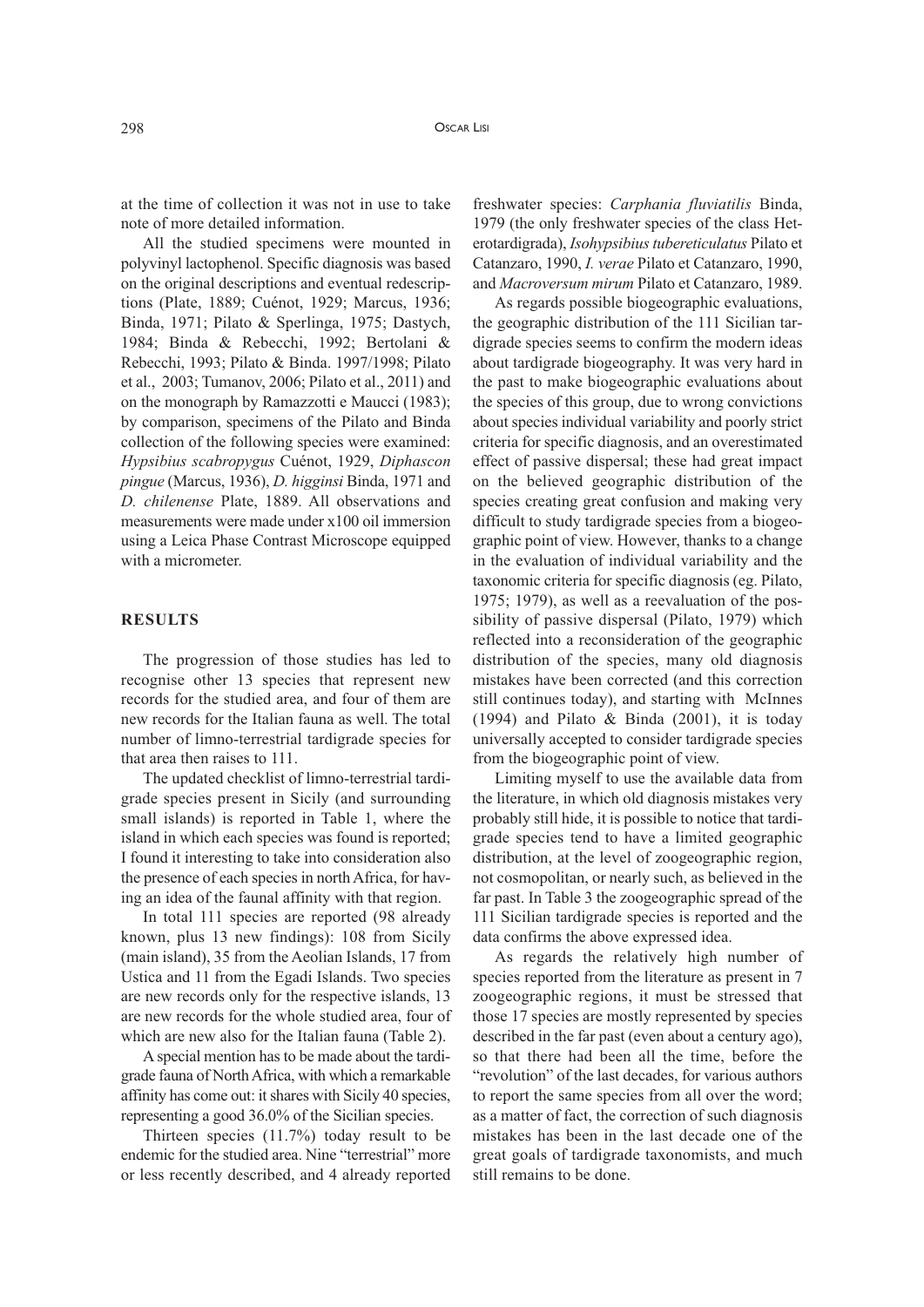|                                                              | rank       | <b>Sicily</b> | Aeolian<br>Archipel. | <b>Ustica</b> | Aegadean<br>Archipel. | <b>North</b><br>Africa |
|--------------------------------------------------------------|------------|---------------|----------------------|---------------|-----------------------|------------------------|
| <b>CARPHANIIDAE</b>                                          |            |               |                      |               |                       |                        |
| Carphania fluviatilis Binda, 1978                            | E          | $\star$       |                      |               |                       |                        |
| <b>ECHINISCIDAE</b>                                          |            |               |                      |               |                       |                        |
| Bryodelphax tatrensis Weglarska, 1959                        |            | $\ast$        |                      | $\star$       |                       | ÷                      |
| Bryodelphax weglarskae Pilato, 1972                          |            |               |                      |               | *                     |                        |
| Cornechiniscus lobatus (Ramazzotti, 1943)                    |            | $\star$       |                      |               |                       |                        |
| Echiniscus blumi Richters, 1903                              |            | $\star$       | $\star$              |               |                       | *                      |
| Echiniscus trisetosus Cuenot, 1932                           |            | $\star$       | *                    |               |                       | ÷                      |
| Echiniscus mediantus Marcus, 1930                            |            | $\ast$        | *                    |               |                       |                        |
| Echiniscus bisetosus Heinis, 1908                            |            | $\ast$        | ∗                    |               |                       | ÷                      |
| Echiniscus canadensis Murray, 1910                           |            | $\ast$        | *                    |               |                       | ÷                      |
| Echiniscus testudo (Doyère, 1840)                            |            | $\star$       | *                    |               |                       | ÷                      |
| Echiniscus merokensis Richters, 1904                         |            | $\star$       | $\ast$               | $\star$       |                       | ÷                      |
| Echiniscus granulatus (Doyère, 1840)                         |            | $\ast$        | ∗                    |               |                       | ÷                      |
| Echiniscus quadrispinosus (Richters, 1902)                   |            | $*nr$         | $\star$              |               |                       |                        |
| Echiniscus carusoi Pilato, 1972                              | E          | $\ast$        |                      |               | *                     | ÷                      |
| Echiniscus ramazzottii Binda et Pilato, 1969                 | E          |               | $\star$              |               |                       |                        |
| Parechiniscus chitonides Cuénot, 1926                        |            | $\star$       |                      |               |                       | ÷                      |
| Pseudechiniscus pseudoconifer Ramazzotti, 1943               |            | $\star$       |                      |               |                       |                        |
| <b>MILNESIIDAE</b>                                           |            |               |                      |               |                       |                        |
| Milnesium almatyense Tumanov, 2006                           | <b>NRI</b> | $\ast$        |                      |               |                       |                        |
| Milnesium tardigradum Doyère, 1840                           |            | $\star$       | $\star$              | $\star$       | $\star$               | ÷                      |
| <b>EOHYPSIBIIDAE</b>                                         |            |               |                      |               |                       |                        |
| Bertolanius weglarskae (Dastych, 1972)                       |            | $\star$       |                      |               |                       |                        |
| <b>HYPSIBIIDAE</b>                                           |            |               |                      |               |                       |                        |
| Astatumen trinacriae (Arcidiacono, 1962)                     |            | $\ast$        |                      |               |                       | ÷                      |
| Bindius triquetrus Pilato, 2009                              | E          | $\ast$        |                      |               |                       |                        |
| Diphascon belgicae Richters, 1911                            |            | $\star$       |                      |               |                       | ÷                      |
| Diphascon brevipes Marcus, 1936                              |            | $\star$       |                      |               |                       |                        |
| Diphascon carolae Binda et Pilato, 1969                      |            | $\ast$        |                      |               |                       |                        |
| Diphascon chilenense Plate, 1888                             | <b>NRS</b> | $\ast$        |                      |               |                       |                        |
| Diphascon higginsi Binda, 1971                               | <b>NRS</b> | $\ast$        |                      |               |                       | ÷                      |
| Diphascon nelsonae Pilato, Binda, Bertolani et<br>Lisi, 2005 |            |               | $\ast$               |               |                       |                        |
| Diphascon nobilei Binda, 1969                                |            | $\ast$        | ÷                    |               |                       |                        |
| Diphascon patanei Binda et Pilato, 1971                      |            | $\ast$        | ÷                    |               |                       |                        |
| Diphascon pingue Marcus, 1936                                | <b>NRS</b> | $\ast$        | ÷                    |               |                       |                        |
| Diphascon procerum Pilato, Sabella et Lisi, 2014             | Е          | $\ast$        |                      |               |                       |                        |
| Diphascon recamieri (Richters, 1911)                         |            | $\ast$        |                      |               |                       |                        |
| Diphascon serratum Pilato, Binda, Bertolani et<br>Lisi, 2005 | Е          | $\ast$        |                      |               |                       |                        |
| Diphascon scoticum Murray, 1905                              |            | $\ast$        |                      |               |                       |                        |

Table 1. Limno-terrestrial tardigrade species from Sicily; Ranks: NRS = new record for the whole studied area (Sicily and surrounding islands); NRI = new record also for the Italian fauna; E = endemic. In the geographic region column, "nr" indicates new record only for the single island/arcipelago. Taxonomy according to Bertolani et al. (2014).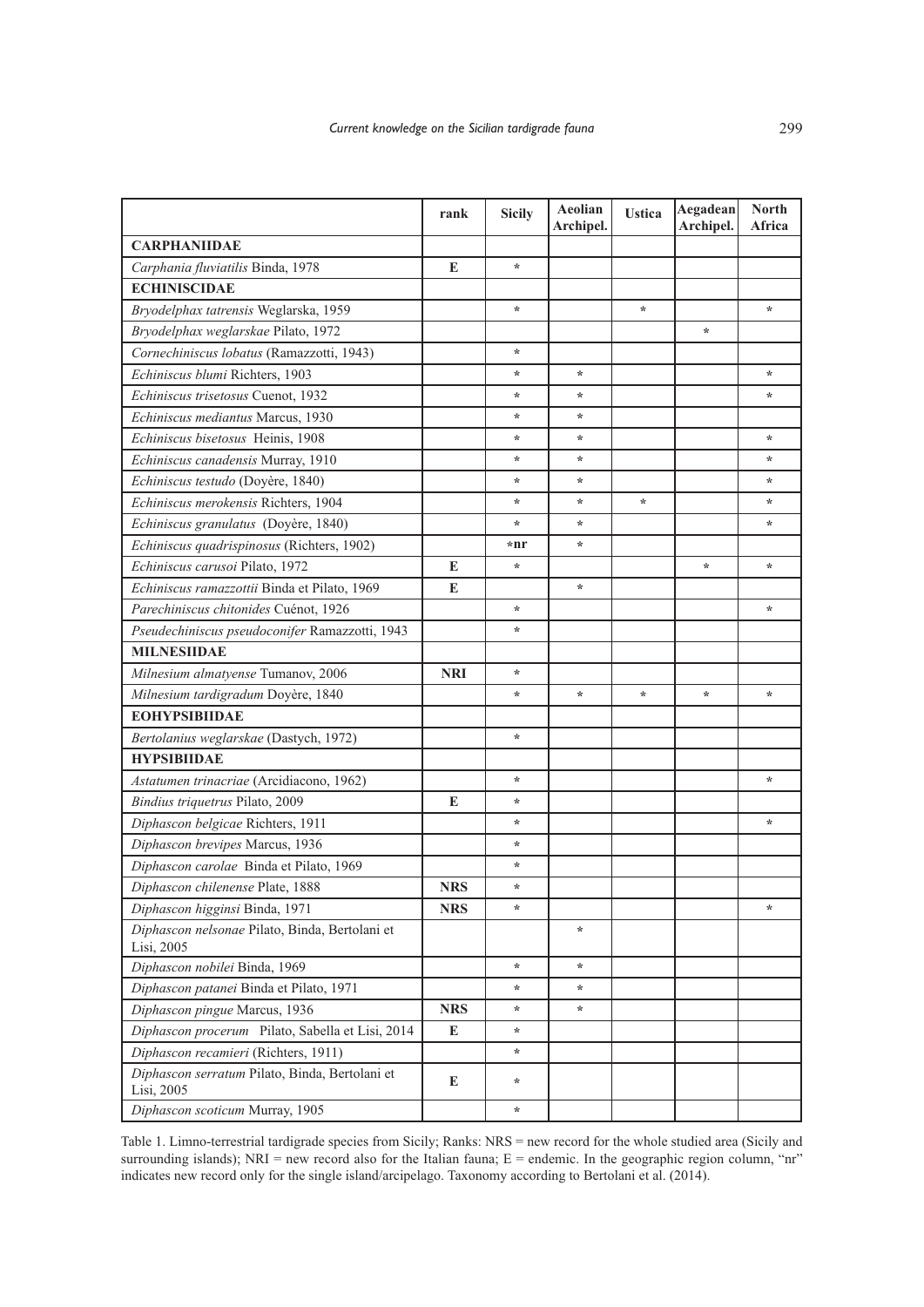|                                                                         | rank       | <b>Sicily</b> | Aeolian<br>Archipel. | <b>Ustica</b> | Aegadean<br>Archipel. | <b>North</b><br>Africa |
|-------------------------------------------------------------------------|------------|---------------|----------------------|---------------|-----------------------|------------------------|
| <b>HYPSIBIIDAE</b>                                                      |            |               |                      |               |                       |                        |
| Diphascon serratum Pilato, Binda, Bertolani et<br>Lisi, 2005            | E          | $\star$       |                      |               |                       |                        |
| Diphascon scoticum Murray, 1905                                         |            | $\star$       |                      |               |                       |                        |
| Diphascon ziliense Lisi, Sabella et Pilato, 2014                        | E          | $\star$       |                      |               |                       |                        |
| Hypsibius convergens (Urbanowicz, 1925)                                 |            | $\star$       | $\star$              | ÷             |                       | *                      |
| Hypsibius conifer Mihelcic, 1938                                        |            | $\star$       |                      |               |                       |                        |
| Hypsibius dujardini (Doyère, 1840)                                      |            | $\ast$        | $\ast$               |               |                       | $\star$                |
| Hypsibius microps Thulin, 1928                                          |            | $\ast$        | $\star$              |               |                       | ÷,                     |
| Hypsibius pallidoides Pilato, Kiosya, Lisi,<br>Inshina et Biserov, 2011 | NRI        | $\ast$        |                      |               |                       |                        |
| Hypsibis pallidus Thulin, 1911                                          |            | $\star$       |                      |               |                       |                        |
| Hypsibius ragonesei Binda et Pilato, 1985                               | E          | $\ast$        |                      |               |                       |                        |
| Hypsibius scabropygus Cuénot, 1929                                      | <b>NRS</b> | $\star$       |                      |               |                       |                        |
| Mixibius saracenus (Pilato, 1973)                                       |            | $\ast$        |                      |               |                       |                        |
| Mixibius parvus Lisi, Sabella et Pilato, 2014                           | E          | $\ast$        |                      |               |                       |                        |
| Platicrista angustata (Murray 1905)                                     |            | $\ast$        |                      |               |                       | ÷                      |
| <b>RAMAZZOTTIIDAE</b>                                                   |            |               |                      |               |                       |                        |
| Ramazzottius oberhaeuseri (Doyère, 1840)                                |            | $\ast$        |                      | ÷             |                       |                        |
| Ramazzottius thulini (Pilato, 1970)                                     |            | $\star$       |                      |               |                       |                        |
| <b>ISOHYPSIBIIDAE</b>                                                   |            |               |                      |               |                       |                        |
| Doryphoribius doryphorus (Binda et Pilato, 1969)                        |            | $\star$       |                      | $\star$       |                       | $\star$                |
| Doryphoribius macrodon Binda, Pilato et Dastych,<br>1980                |            | ∗             |                      |               |                       |                        |
| Doryphoribius zappalai Pilato, 1971                                     |            | $\ast$        |                      |               |                       |                        |
| Eremobiotus alicatai (Binda, 1969)                                      |            | $\star$       |                      |               |                       | $\star$                |
| Hexapodibius micronyx Pilato, 1969                                      |            | $\star$       |                      |               |                       |                        |
| Isohypsibius arbiter Binda, 1980                                        | <b>NRS</b> | $\star$       |                      |               |                       |                        |
| Isohypsibius austriacus (Iharos, 1966)                                  |            | $\star$       |                      |               |                       | ÷                      |
| Isohypsibius dastychi Pilato, Bertolani et Binda, 1982                  |            | $\star$       |                      |               |                       |                        |
| Isohypsibius deconincki Pilato, 1971                                    |            | $\ast$        |                      |               |                       | $\star$                |
| Isohypsibius elegans Binda et Pilato, 1971                              |            | $\ast$        | $\ast$               | ÷             | ÷                     | $\star$                |
| Isohypsibius granulifer Thulin, 1928                                    |            | ∗             |                      |               |                       |                        |
| Isohypsibius kristenseni Pilato, Catanzaro<br>et Binda, 1989            |            | $\ast$        |                      |               |                       |                        |
| Isohypsibius longiunguis Pilato, 1974                                   |            | $\star$       |                      |               |                       |                        |
| Isohypsibius lunulatus (Iharos, 1966)                                   |            | $\ast$        | $\ast$               |               |                       | $\star$                |
| Isohypsibius marcellinoi Binda et Pilato, 1971                          |            | $\ast$        |                      |               |                       |                        |
| Isohypsibius monoicus Bertolani, 1981                                   |            | $\ast$        |                      |               |                       |                        |
| Isohypsibius nodosus (Murray, 1907)                                     |            | $\ast$        |                      |               |                       |                        |
| Isohypsibius pappi (Iharos, 1966)                                       |            | $\ast$        |                      |               | *                     |                        |
| Isohypsibius prosostomus Thulin, 1928                                   |            | $\ast$        |                      |               |                       |                        |
| Isohypsibius reticulatus Pilato, 1973                                   |            | $\star$       |                      |               |                       |                        |

Table 1. Limno-terrestrial tardigrade species from Sicily; Ranks: NRS = new record for the whole studied area (Sicily and surrounding islands); NRI = new record also for the Italian fauna; E = endemic. In the geographic region column, "nr" indicates new record only for the single island/arcipelago. Taxonomy according to Bertolani et al. (2014).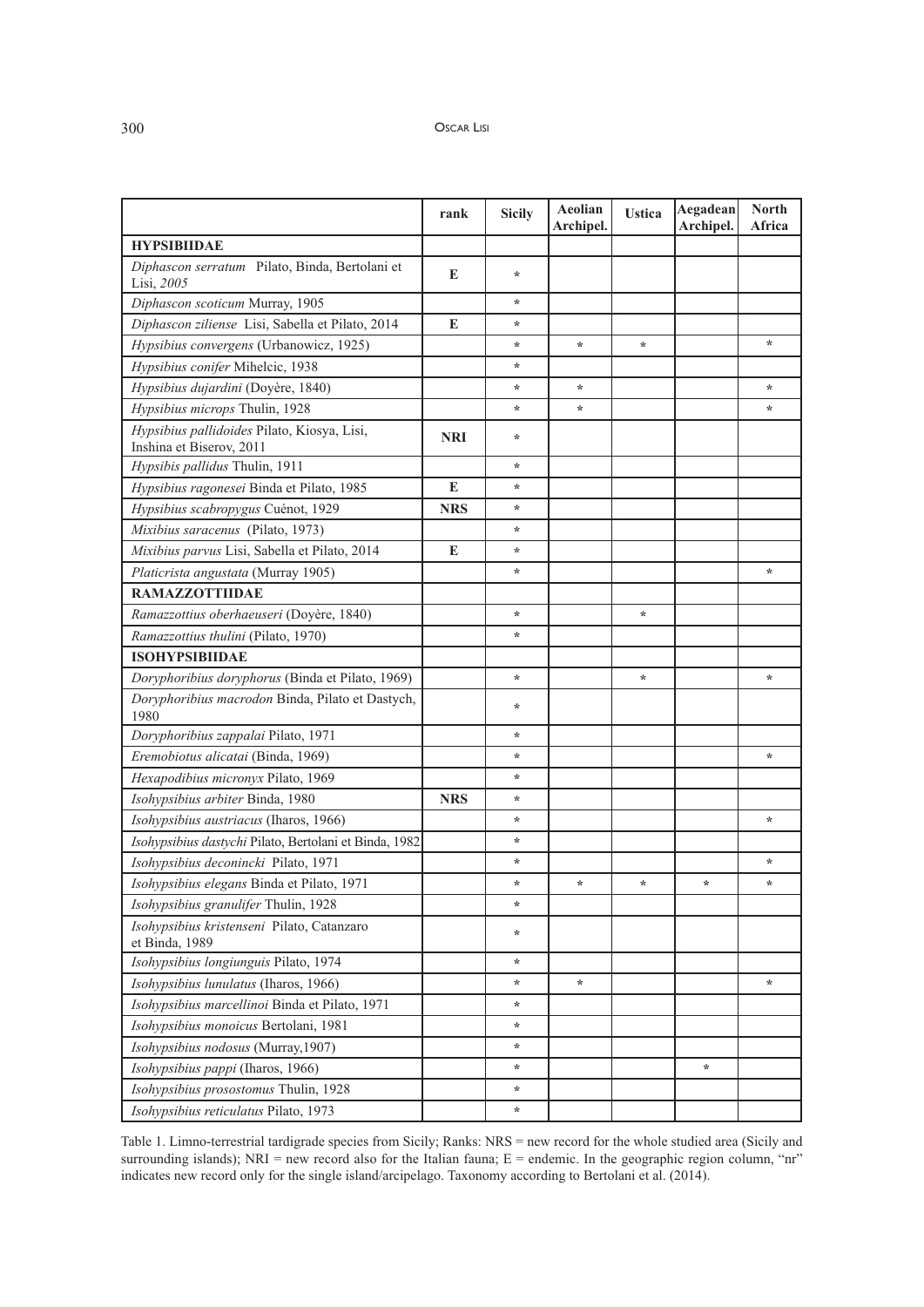|                                                                      | rank       | <b>Siciliy</b> | Aeolian<br>Archipel. | <b>Ustica</b> | Aegadean<br>Archipel. | <b>North</b><br>Africa |
|----------------------------------------------------------------------|------------|----------------|----------------------|---------------|-----------------------|------------------------|
| Isohypsibius ronsisvallei Binda et Pilato, 1969                      |            | $\star$        |                      |               |                       |                        |
| Isohypsibius sattleri Richters, 1902                                 |            | $\star$        | $\star$              | ÷             |                       | $\star$                |
| Isohypsibius silvicola (Iharos, 1966)                                |            | $\star$        |                      |               |                       |                        |
| Isohypsibius tetractyloides Richters, 1907                           |            | ÷              |                      |               |                       |                        |
| Isohypsibius tubereticulatus Pilato et Catanzaro, 1990               | E          | $\star$        |                      |               |                       |                        |
| Isohypsibius verae Pilato et Catanzaro, 1989                         | E          | $\star$        |                      |               |                       |                        |
| Parhexapodibius lagrecai (Binda et Pilato, 1969)                     |            | $\star$        | $\star$              | $\star$       |                       | $\star$                |
| Pseudobiotus matici (Pilato, 1971)                                   |            | $\ast$         |                      |               |                       |                        |
| Pseudobiotus kathmanae Nelson, Marley et<br>Bertolani, 1999          |            | ∗              |                      |               |                       |                        |
| Thulinius ruffoi (Bertolani, 1982)                                   |            | $\star$        |                      |               |                       |                        |
| Thulinius stephaniae (Pilato, 1974)                                  |            | ÷              |                      |               |                       |                        |
| <b>MACROBIOTIDAE</b>                                                 |            |                |                      |               |                       |                        |
| Macrobiotus diffusus Binda et Pilato, 1987                           |            | $\star$        | $\star$              | ÷             | $\star$               | $\star$                |
| Macrobiotus echinogenitus Richters, 1904                             |            | ÷              | ∗                    |               |                       | *                      |
| Macrobiotus harmsworthi Murray, 1907                                 |            | $\ast$         | $\ast$               | ÷             | *                     | $\ast$                 |
| Macrobiotus hufelandi Schultze, 1834                                 |            | $\star$        | *                    | ÷             | *                     | $\ast$                 |
| Macrobiotus insuetus Pilato, Sabella et Lisi, 2014                   | E          | $\star$        |                      |               |                       |                        |
| Macrobiotus islandicus Richters, 1904                                |            | $\ast$         |                      |               |                       | $\ast$                 |
| Macrobiotus macrocalix Bertolani et Rebecchi, 1993                   | <b>NRS</b> | $\star$        |                      |               |                       |                        |
| Macrobiotus nuragicus Pilato et Sperlinga, 1975                      | <b>NRS</b> | $\star$        |                      |               |                       | $\star$                |
| Macrobiotus pallarii Maucci, 1954                                    |            | $\ast$         | *                    |               |                       | ÷                      |
| Macrobiotus patiens Pilato, Binda, Napolitano et<br>Moncada, 2000    |            | *nr            | ÷                    | ÷             |                       |                        |
| Macrobiotus persimilis Binda et Pilato, 1972                         |            | ÷              | *                    | ÷             |                       | $\ast$                 |
| Macrobiotus pilatoi Binda et Rebecchi, 1992                          | <b>NRS</b> | $\star$        |                      |               |                       |                        |
| Macrobiotus polonicus Pilato, Kaczmarek,<br>Michalczyk et Lisi, 2003 | <b>NRI</b> | $\ast$         |                      |               |                       |                        |
| Macrobiotus sapiens Binda et Pilato, 1984                            |            | $\ast$         |                      |               |                       |                        |
| Macrobiotus simulans Pilato, Binda, Napolitano et<br>Moncada, 2000   |            | $\ast$         | $\ast$               |               |                       |                        |
| Macrobiotus terminalis Bertolani et Rebecchi, 1993                   | <b>NRS</b> | $\ast$         |                      |               |                       |                        |
| Paramacrobiotus areolatus (Murray, 1907)                             |            | $\star$        | $\star$              |               | $\star$               | $\star$                |
| Paramacrobiotus csotiensis (Iharos, 1966)                            |            | $\ast$         |                      |               |                       |                        |
| Paramacrobiotus richtersi (Murray, 1911)                             |            | $\ast$         | ÷                    | ÷             | $\star$               | $\star$                |
| Minibiuotus furcatus (Ehrenberg, 1859)                               |            | $\ast$         | *                    |               |                       |                        |
| Minibiotus intermedius (Plate, 1889)                                 |            | $\star$        | $\ast$               | ÷,            |                       | $\star$                |
| Minibiotus pseudofurcatus (Pilato, 1972)                             |            | $\ast$         |                      |               | $\star$               |                        |
| Minibiotus weinerorum (Dastych, 1984)                                | <b>NRI</b> | $\ast$         |                      |               |                       |                        |
| Richtersius coronifer (Richters, 1903)                               |            | $\ast$         |                      |               |                       | $\star$                |
| Tenuibiotus tenuis (Binda et Pilato, 1972)                           |            | $\ast$         |                      |               |                       |                        |
| Xerobiotus pseudohufelandi (Iharos, 1966)                            |            | $\ast$         | $\ast$               | ÷             |                       | ÷                      |

Table 1. Limno-terrestrial tardigrade species from Sicily; Ranks: NRS = new record for the whole studied area (Sicily and surrounding islands); NRI = new record also for the Italian fauna; E = endemic. In the geographic region column, "nr" indicates new record only for the single island/arcipelago. Taxonomy according to Bertolani et al. (2014).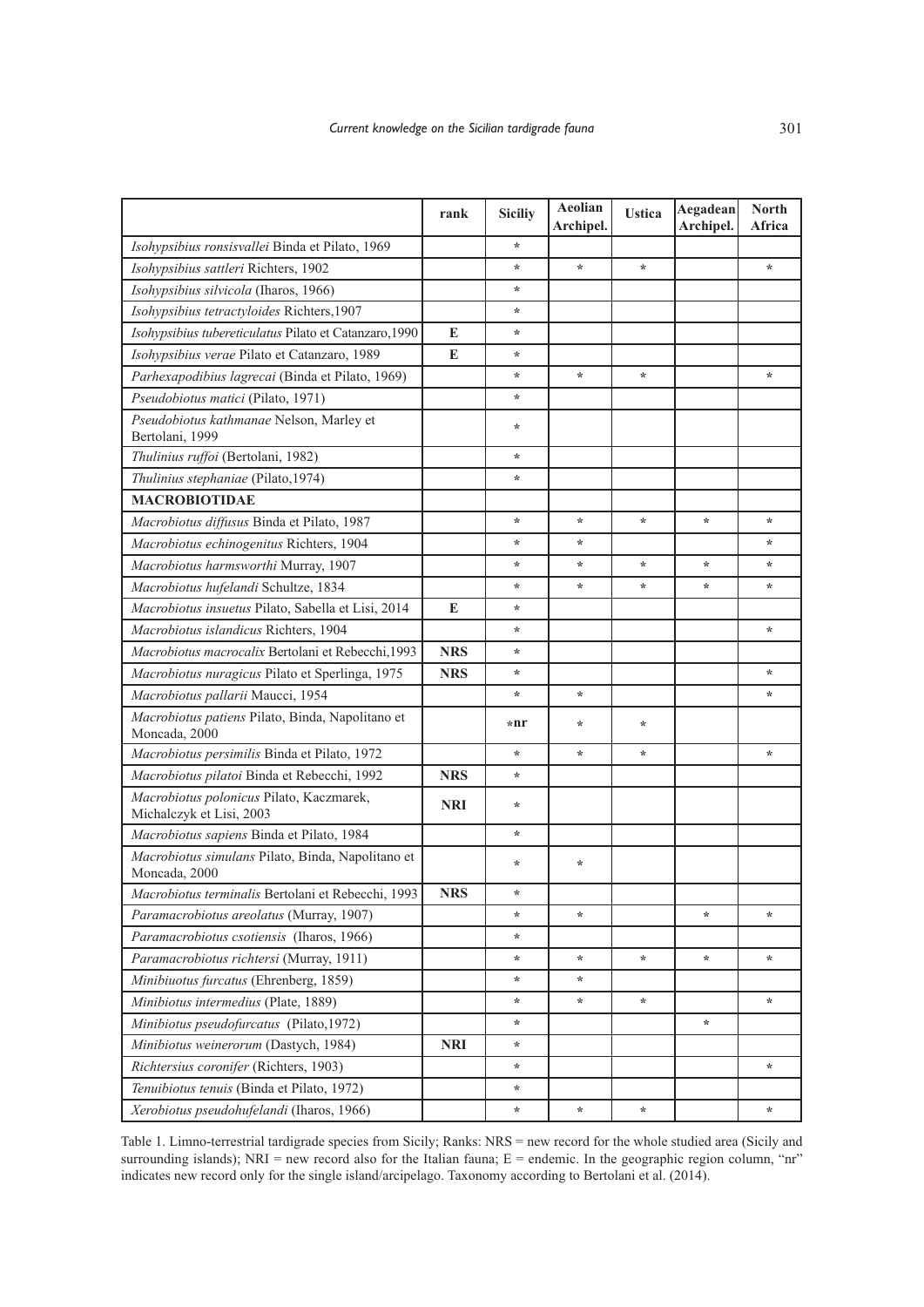# 302 OSCAR LISI

|                                                    | rank | <b>Siciliy</b> | Aeolian<br>Archipel. | <b>Ustica</b> | Aegadean<br>Archipel. | <b>North</b><br>Africa |
|----------------------------------------------------|------|----------------|----------------------|---------------|-----------------------|------------------------|
| <b>MURRAYIDAE</b>                                  |      |                |                      |               |                       |                        |
| Dactylobiotus parthenogeneticus Bertolani, 1982    |      | $\star$        |                      |               |                       |                        |
| Dactylobiotus dispar (Murray, 1907)                |      | $\star$        |                      |               |                       |                        |
| <i>Macroversum mirum</i> Pilato et Catanzaro, 1989 | E    | $\star$        |                      |               |                       |                        |
| <i>Murrayon pullari</i> (Murray, 1907)             |      | $\star$        |                      |               |                       |                        |
| <b>NECOPINATIDAE</b>                               |      |                |                      |               |                       |                        |
| <i>Necopinatum mirabile Pilato, 1971</i>           |      | $\ast$         |                      |               |                       |                        |

Table 1. Limno-terrestrial tardigrade species from Sicily; Ranks: NRS = new record for the whole studied area (Sicily and surrounding islands); NRI = new record also for the Italian fauna; E = endemic. In the geographic region column, "nr" indicates new record only for the single island/arcipelago. Taxonomy according to Bertolani et al. (2014).

| <b>MILNESHDAE</b>     | Milnesium almatyense Tumanov, 2006<br><b>NRI</b><br>Cesarò (Messina) "Portella Femmina Morta"; moss sample.<br>Ramacca (Catania); moss sample.                                                                                                                                                                                                                                                                                                                                                                                                                                                                                                                                                                                                          |
|-----------------------|---------------------------------------------------------------------------------------------------------------------------------------------------------------------------------------------------------------------------------------------------------------------------------------------------------------------------------------------------------------------------------------------------------------------------------------------------------------------------------------------------------------------------------------------------------------------------------------------------------------------------------------------------------------------------------------------------------------------------------------------------------|
| <b>HYPSIBIIDAE</b>    | Diphascon chilenense Plate, 1889<br>Belpasso (Catania) "Contrada Milia"; chestnut leaf litter<br>Diphascon higginsi Binda, 1971<br>Belpasso (Catania) "Contrada Milia"; chestnut leaf litter<br>Diphascon pingue (Marcus, 1936)<br>Belpasso (Catania) "Contrada Milia"; chestnut leaf litter<br>Hypsibius pallidoides Pilato, Kiosya, Lisi, Inshina et Biserov, 2011 NRI<br>Belpasso (Catania) "Contrada Milìa"; chestnut leaf litter<br>Hypsibius scabropygus Cuénot, 1929<br>Isnello (Palermo) "Pizzo Antenna" Madonie Mountains; lichens on tree trunk.                                                                                                                                                                                              |
| <b>ISOHYPSIBIIDAE</b> | Isohypsibius arbiter Binda, 1980<br>Belpasso (Catania) "Contrada Milìa"; chestnut leaf litter.<br>Bronte (Catania) "Contrada Rinazzo"; moss sample.                                                                                                                                                                                                                                                                                                                                                                                                                                                                                                                                                                                                     |
| <b>MACROBIOTIDAE</b>  | Macrobiotus macrocalix Bertolani et Rebecchi, 1993<br>Contessa Entellina (Palermo), Contrada Mazzaporro, - Nebrodi Mountains; moss sample<br>Macrobiotus nuragicus Pilato et Sperlinga, 1975<br>Mandanici (Messina), Madonie Mountains; moss sample<br>Macrobiotus pilatoi Binda et Rebecchi, 1992<br>Madonie Mountains; Sphagnum sample<br>Macrobiotus polonicus Pilato, Kaczmarek, Michalczyk et Lisi, 2003<br><b>NRI</b><br>Maletto (Catania) "Sciara St. Venera"; moss sample - Catania; moss sample<br>Macrobiotus terminalis Bertolani et Rebecchi, 1993<br>Cesarò (Messina), Mt. Soro (Nebrodi Mountains); moss sample<br>Minibiotus weinerorum Dastych, 1984 NRI<br>Isnello (Palermo) "Pizzo Antenna" Madonie Mountains; lichens on tree trunk. |

Table 2. New records of limno-terrestrial tardigrade species for Sicily and surrounding islands. NRI = new record also for the Italian fauna.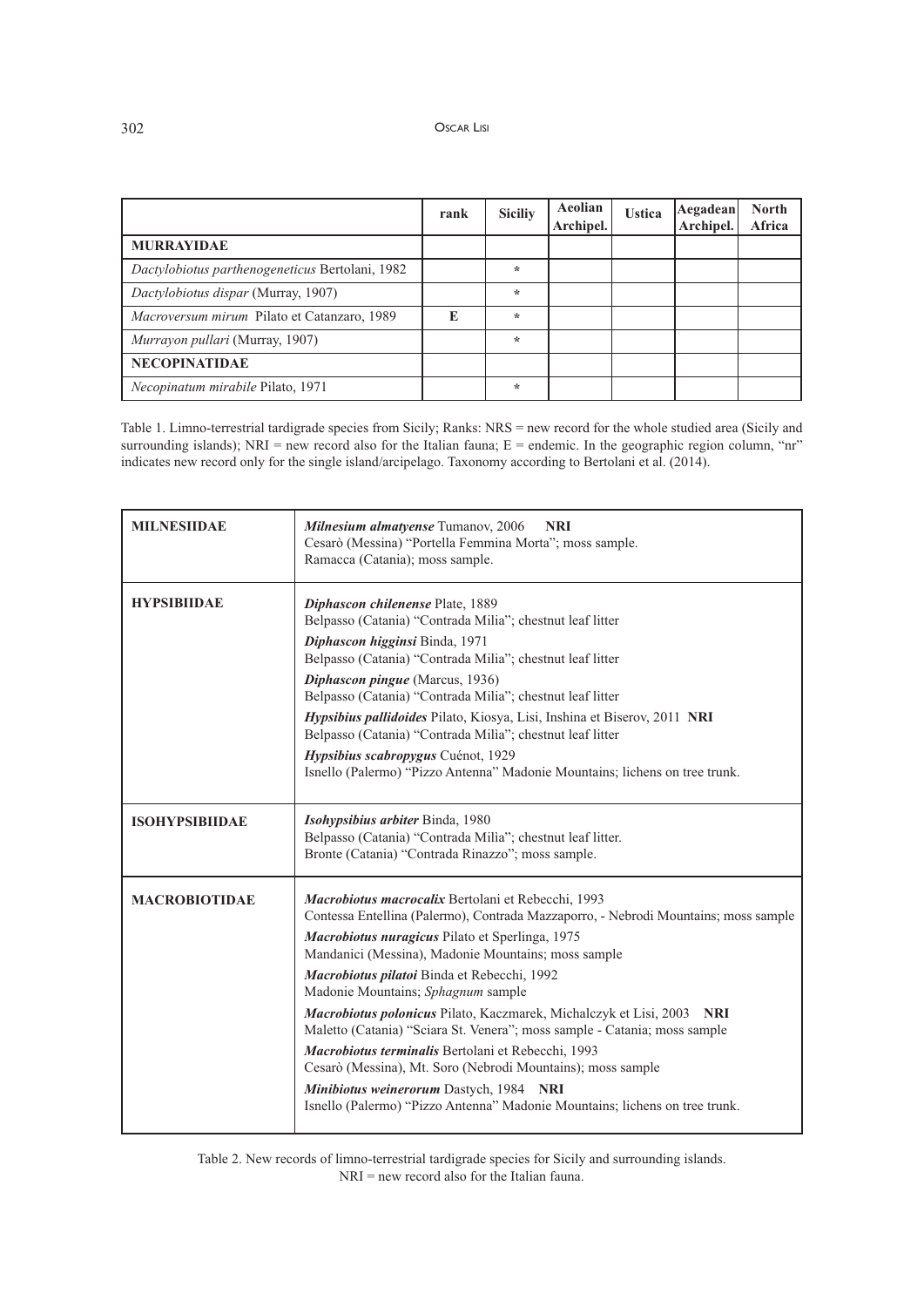| Palearctic<br>(of which<br>endemic) | Present in 2<br>regions | Present in 3<br>regions | Present in 4<br>regions | Present in 5<br>regions | Present in 6<br>regions | Present in 7<br>zoogeographic zoogeographic zoogeographic zoogeographic zoogeographic zoogeographic<br>regions | Total   |
|-------------------------------------|-------------------------|-------------------------|-------------------------|-------------------------|-------------------------|----------------------------------------------------------------------------------------------------------------|---------|
| 40(13)                              | 19                      | 15                      |                         | 11                      |                         | 17                                                                                                             | 111     |
| $36.0\% (11.7\%)$                   | $17.1\%$                | 13.5%                   | $4.5\%$                 | $9.9\%$                 | $3.6\%$                 | 15.3%                                                                                                          | $100\%$ |

Table 3. Zoogeographic spread of the limno-terrestrial tardigrade species of Sicily.

# **CONCLUSIONS**

As it can be seen, a limited study of old material may reveal new records and even new species, also with the change of old diagnoses, not correct in the light of the modern criteria; this, as well as improving knowledge in general, allows to go ahead in the progress of tardigrade taxonomy and biogeography. The current study, thanks to the promising results obtained, still goes on and intends to proceed with the correction of very old literature mistakes (which affect the correct knowledge of tardigrade biodiversity and species geographic distribution), enrich faunistic and biogeographic knowledge, and put in evidence the variety and eventual peculiarity of Sicilian tardigrade fauna, with repercussions on general knowledge of Sicilian biodiversity.

# **REFERENCES**

- Arcidiacono R., 1962. Contributo alla conoscenza dei Tardigradi dei Monti Nebrodi e descrizione di una nuova specie di Itaquascon. Bollettino delle Sedute dell'Accademia Gioenia di Scienze Naturali di Catania, S. IV, 3–7: 123–134.
- Arcidiacono R, 1964. Secondo contributo alla conoscenza dei tardigradi dei Monti Nebrodi. Bollettino delle Sedute dell'Accademia Gioenia di Scienze Naturali di Catania, S. IV, 3: 187–203.
- Bertolani R., Guidetti R., Marchioro T., Altiero T., Rebecchi L. & Cesari M., 2014. Phylogeny of Eutardigrada: new molecular data and their morphological support lead to the identification of new evolutionary lineages. Molecular Phylogenetics and Evolution, 76: 110–126.
- Bertolani R. & Rebecchi L., 1993. A revision of the *Macrobiotus hufelandi* group (Tardigrada, Macrobiotidae), with some observations on the taxonomic characters of eutardigrades. Zoologica Scripta, 22: 127–152.
- Binda M.G., 1969. Nuovi dati su Tardigradi di Sicilia con descrizione di due nuove specie. Bollettino delle Sedute dell'Accademia Gioenia di Scienze Naturali di Catania, S. IV, 9: 623–633.
- Binda M.G., 1971. Su alcuni Tardigradi muscicoli del Nord-Africa. Bollettino delle sedute dell'Accademia Gioenia di Scienze Naturali in Catania, 10: 759–765.
- Binda M.G., 1978. Risistemazione di alcuni Tardigradi con l'istituzione di un nuovo genere di Oreellidae e della nuova famiglia Archechiniscidae. Animalia, 5: 307–314.
- Binda M.G. & Pilato G., 1969a. Su alcune specie di Tardigradi muscicoli di Sicilia. Bollettino delle Sedute dell'Accademia Gioenia di Scienze Naturali di Catania, S. IV, 10: 159–170.
- Binda M.G. & Pilato G., 1969b. Ulteriore contributo alla conoscenza dei Tardigradi di Sicilia con descrizione di due nuove specie. Bollettino delle Sedute dell' Accademia Gioenia di Scienze Naturali di Catania, S. IV, 10: 205–214.
- Binda M.G. & Pilato G., 1971. Nuovo contributo alla conoscenza dei Tardigradi di Sicilia. Bollettino delle Sedute dell'Accademia Gioenia di Scienze Naturali di Catania, S. IV. 10: 896–909.
- Binda M.G. & Pilato G., 1972. Tardigradi muscicoli di Sicilia (IV Nota). Bollettino delle Sedute dell' Accademia Gioenia di Scienze Naturali di Catania, S. IV, 11: 47–60.
- Binda M.G. & Pilato G., 1984. *Macrobiotus sapiens*, nuova specie di Eutardigrado di Sicilia. Animalia, 11: 85–90.
- Binda M.G. & Pilato G., 1985. *Hypsibius ragonesei*, nuova specie di Eutardigrado di Sicilia. Animalia, 12: 245–248.
- Binda M.G. & Pilato G., 1987. Tardigradi dell'Africa. V. Notizie sui Tardigradi del Nordafrica e descrizione della nuova specie *Macrobiotus diffusus*. Animalia, 14: 177–191.
- Binda M.G., Pilato G. & Dastych H., 1980. Descrizione di una nuova specie di Eutardigrado: *Doryphoribius macrodon*. Animalia, 7: 22–27.
- Binda M.G. & Rebecchi L., 1992. Precisazioni su *Macrobiotus furciger* Murray, 1907 e descrizione di